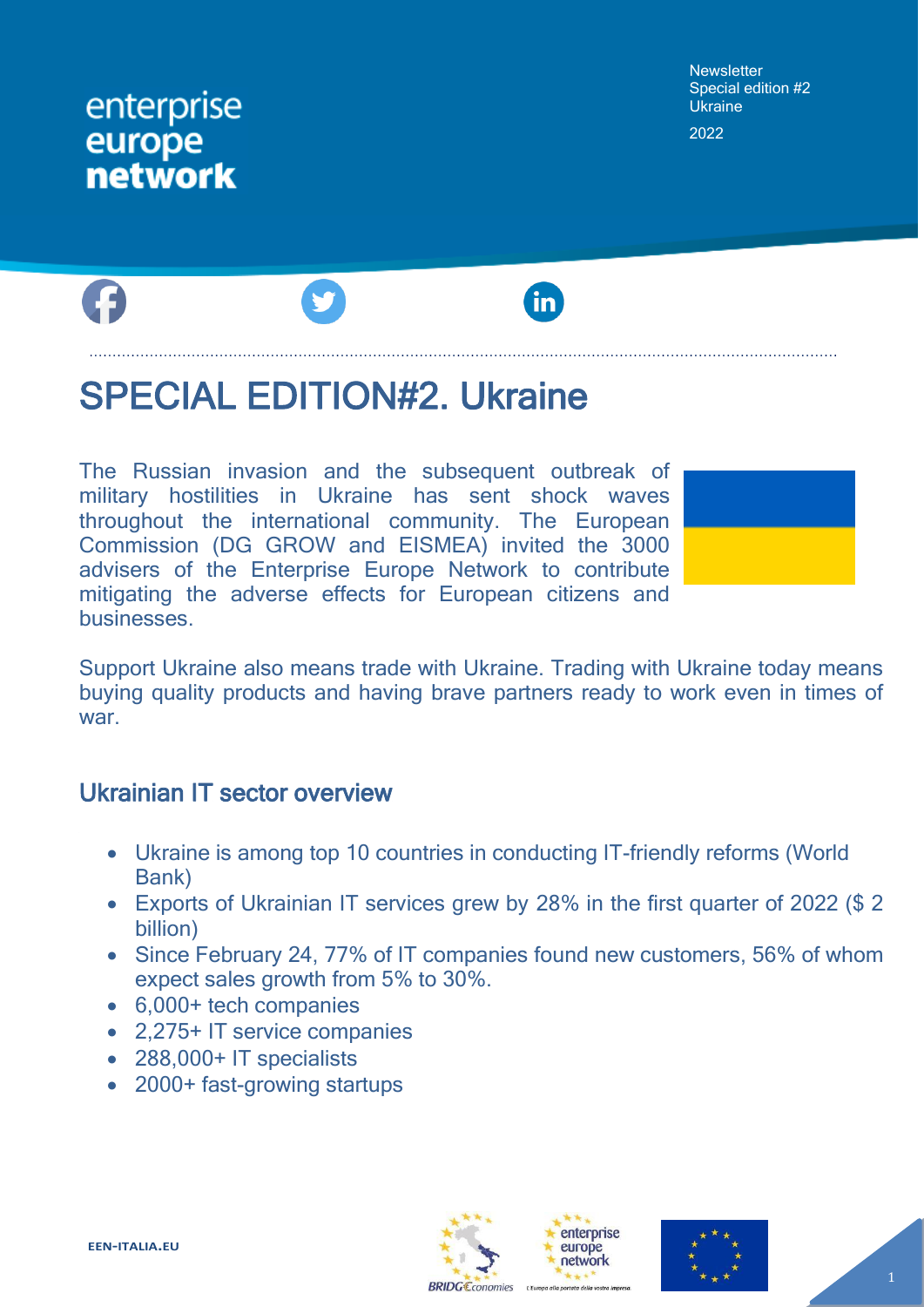# IT Export Opportunities

- Product development R&D facilities
- Game development
- **IT-outsourcing**
- Software development (e-Commerce, enterprise, finance, education, healthcare, travel tech, telecom)

Global giants like General Electric, Samsung, Boeing, Deutsche Bank, Canadian Tire, tech start-ups and even American hospitals turned to Ukraine for their IT needs.

100+ companies on the Fortune 500 list order IT products and services in Ukraine.



\*According to the IT Export Alliance Research "Ukrainian ІТ Industry: Reboot in the Wartime"

### Ukrainian IT industry during the war

IT Export Alliance members (promoted in the international markets under the Union brand) shared their experience about the importance of international support and launching new projects with Ukrainian developers to strengthen Ukraine's economy in the webinar "Ukrainian IT Industry During the War."

# Main conclusions:

- Ukraine's IT sector is snowballing, averaging 27% per year. In the first quarter of 2022, the IT industry achieved a record export revenue of \$ 2 billion in wartime. The figure for the same period in 2021 was \$ 1.44 billion.
- Ukrainian companies continue to meet their obligations, including member





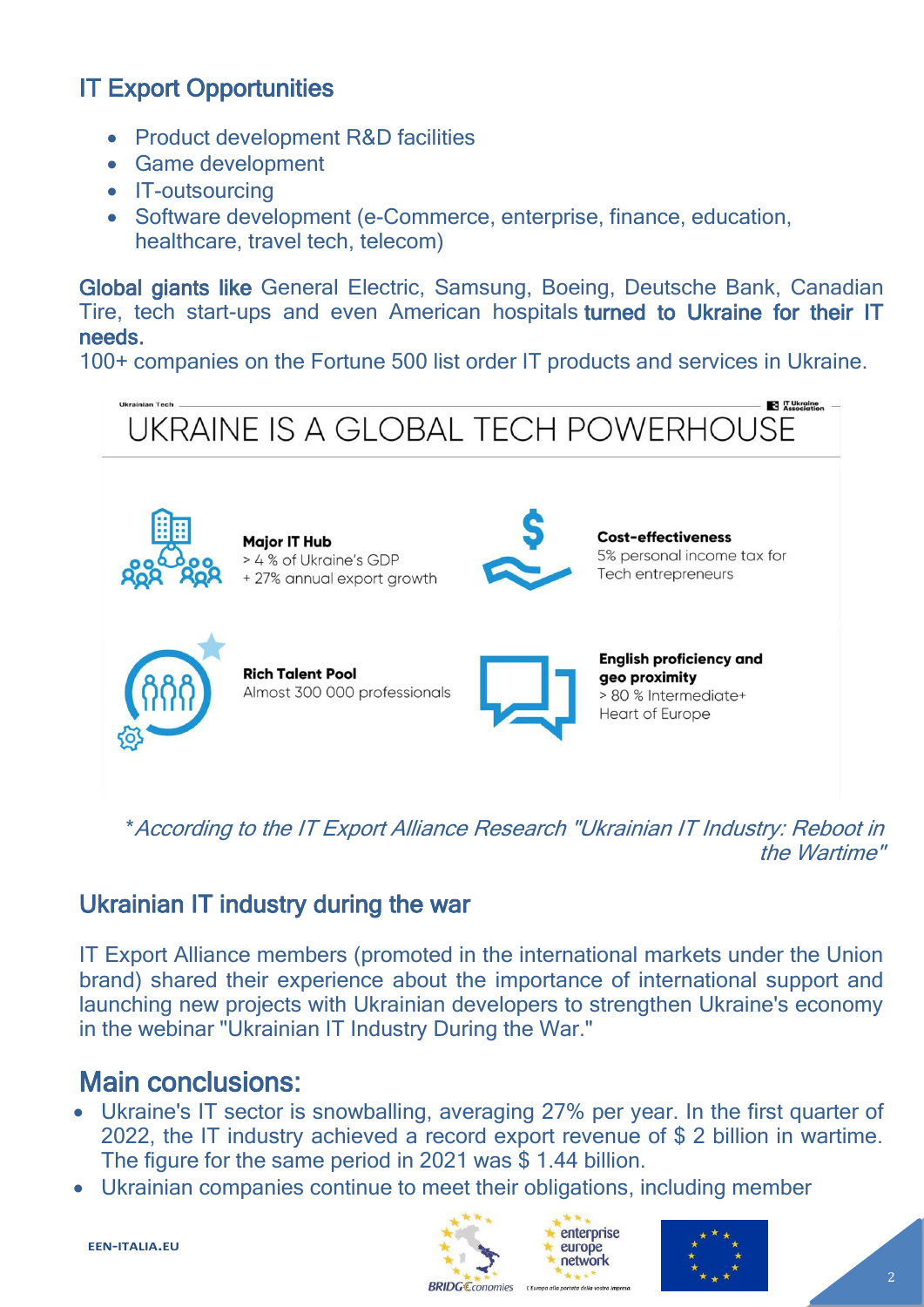companies of the IT Export Alliance. 52% of companies have kept 100% of their contracts, 32% of companies have minor changes, and 90-99% of contracts.

- Some IT specialists were relocated to the western regions before the war. Currently, 70% of IT professionals work in safe areas of Ukraine, and the remaining 16%, mostly women, work abroad.
- Since the beginning of the war, 3% of IT specialists, mostly with military experience, went to serve in the Armed Forces of Ukraine. In some small companies with a staff of up to 200 people, 20% of specialists joined the army. 9% of IT professionals are actively involved in the fight on the information front, in state cybersecurity, and support for government projects.
- The Ukrainian IT community actively supports the army. The study "Ukrainian IT Industry: Restart in a War" shows that the companies that took part in the survey during the three months of the war transferred 806 million hryvnias to charity and humanitarian aid.

#### Watch the record of a webinar by the link:

<https://bit.ly/3NEbPrO>

More information – in the IT Export Alliance Research "Ukrainian ІТ Industry: Reboot in the Wartime"

#### <https://bit.ly/3N6osfi>

\*The webinar was organized by [Entrepreneurship and Export Promotion Office](https://www.linkedin.com/company/eepo-ukraine/)  [\(Ukraine\)](https://www.linkedin.com/company/eepo-ukraine/) , [CIVITTA](https://www.linkedin.com/company/civitta/) Ukraine jointly with the Norwegian – [Ukrainian Chamber of](https://www.linkedin.com/company/norwegian-%E2%80%93-ukrainian-chamber-of-commerce-nucc-/)  [Commerce \(NUCC\)](https://www.linkedin.com/company/norwegian-%E2%80%93-ukrainian-chamber-of-commerce-nucc-/) with the support of [USAID Competitive Economy Program in](https://www.linkedin.com/company/usaidcepukraine/)  [Ukraine \(USAID CEP\).](https://www.linkedin.com/company/usaidcepukraine/)



the Wartime"



enterprise europe network

a alla portata della vostra in

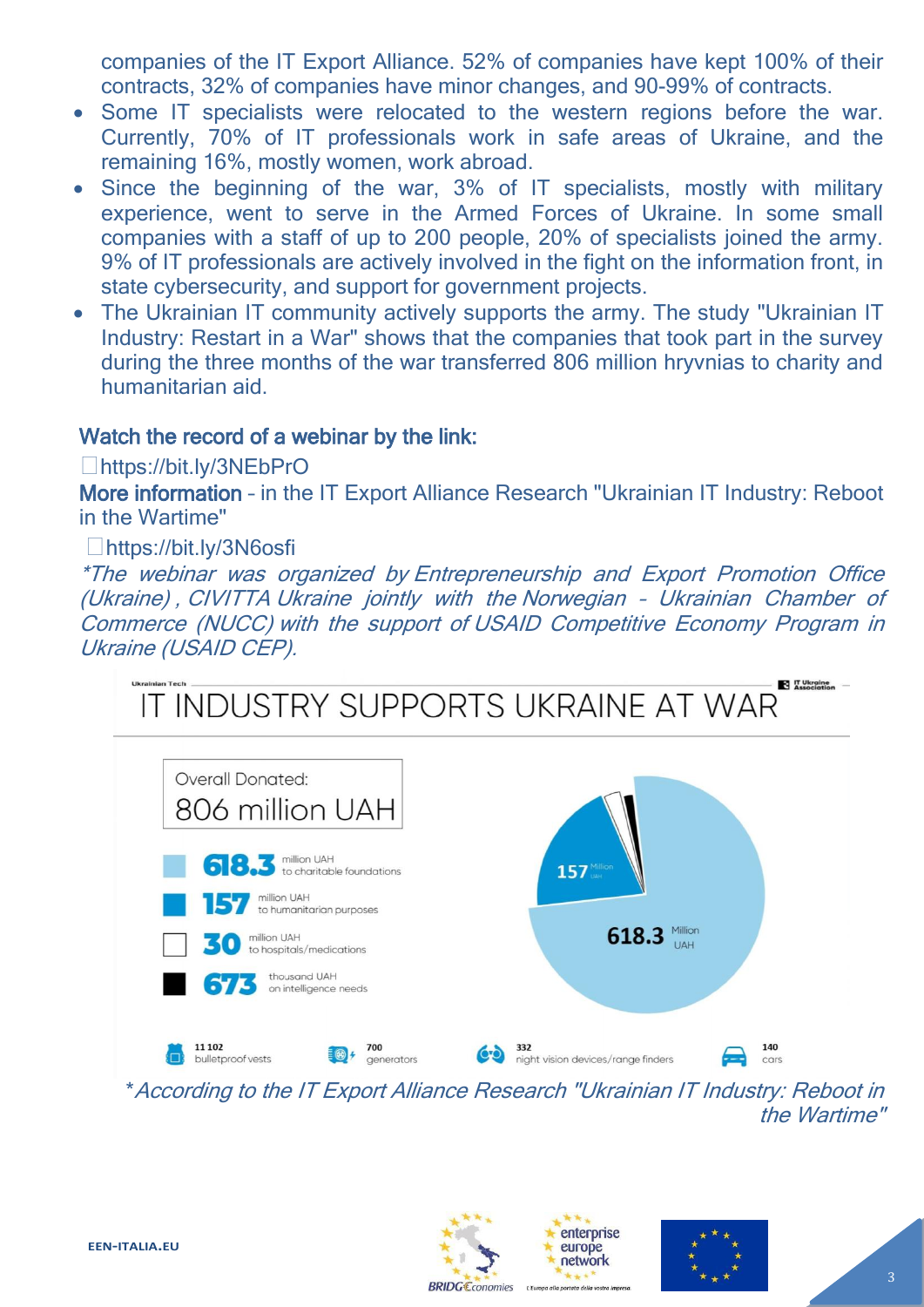# EU sanctions against Russia following the invasion of Ukraine

In response to Russian unprecedented and unprovoked military attack against Ukraine, the EU is responding by adopting a comprehensive and robust package of restrictive sanctions.

#### Trade restrictive measures: export and import bans

The EU, in collaboration with *[the G7 countries](https://www.bundesregierung.de/resource/blob/997532/2014234/39e142fa878dce9e420ef4d29c17969d/2022-03-11-g7-leader-eng-data.pdf?download=1)* and other like-minded partners, has stopped treating Russia as a [Most-Favoured-Nation within the WTO framework](https://www.consilium.europa.eu/en/press/press-releases/2022/03/15/russia-s-military-aggression-against-ukraine-fourth-eu-package-of-sectoral-and-individual-measures/) as of 15 March. This deprives Russia of key trade advantages as a WTO member.

- an EU import ban on those *[steel products](https://ec.europa.eu/commission/presscorner/detail/en/ip_22_1761)* currently under EU safeguard measures. Increased import quotas will be distributed to other third countries to compensate
- an EU export ban on *[luxury goods](https://ec.europa.eu/commission/presscorner/detail/en/ip_22_1761)* to directly hit Russian elites
- additional import bans, including cements, rubber products, wood, spirits, liquor, high-end seafood
- further targeted export bans worth  $£10$  billion in areas in which Russian is vulnerable due to its high dependency on EU supplies. This includes, for example, quantum computing, advanced semiconductors, sensitive machinery, transportation and chemicals. It also included specialist catalysts for use in the refinery industry. This will contribute to degrade Russia's technological base and industrial capacity
- adding jet fuel and fuel additives, which may be used by the Russian army, to the existing export ban
- The export ban on EU luxury goods will deprive Russian elites from goods like cars, watches, and jewellery. The import ban will cover Russian emblematic products like vodka and caviar.
- The import ban on Russian coal affects one fourth of all Russian global coal exports, amounting to €8 billion loss of revenue per year for Russia.
- On the export side, the total value of all sanctions introduced so far is €22.8 billion. This represents 25% of the EU's export before the invasion.
- The ban of Russian imports represents a total value up to €17 billion of EU imports from Russia.

#### Excluding Russia from public contracts and European money

The Commission will terminate participation in all ongoing grant agreements to Russian public bodies or related entities, and suspend all related payments, under Horizon 2020 and Horizon Europe, Euratom, and Erasmus+.





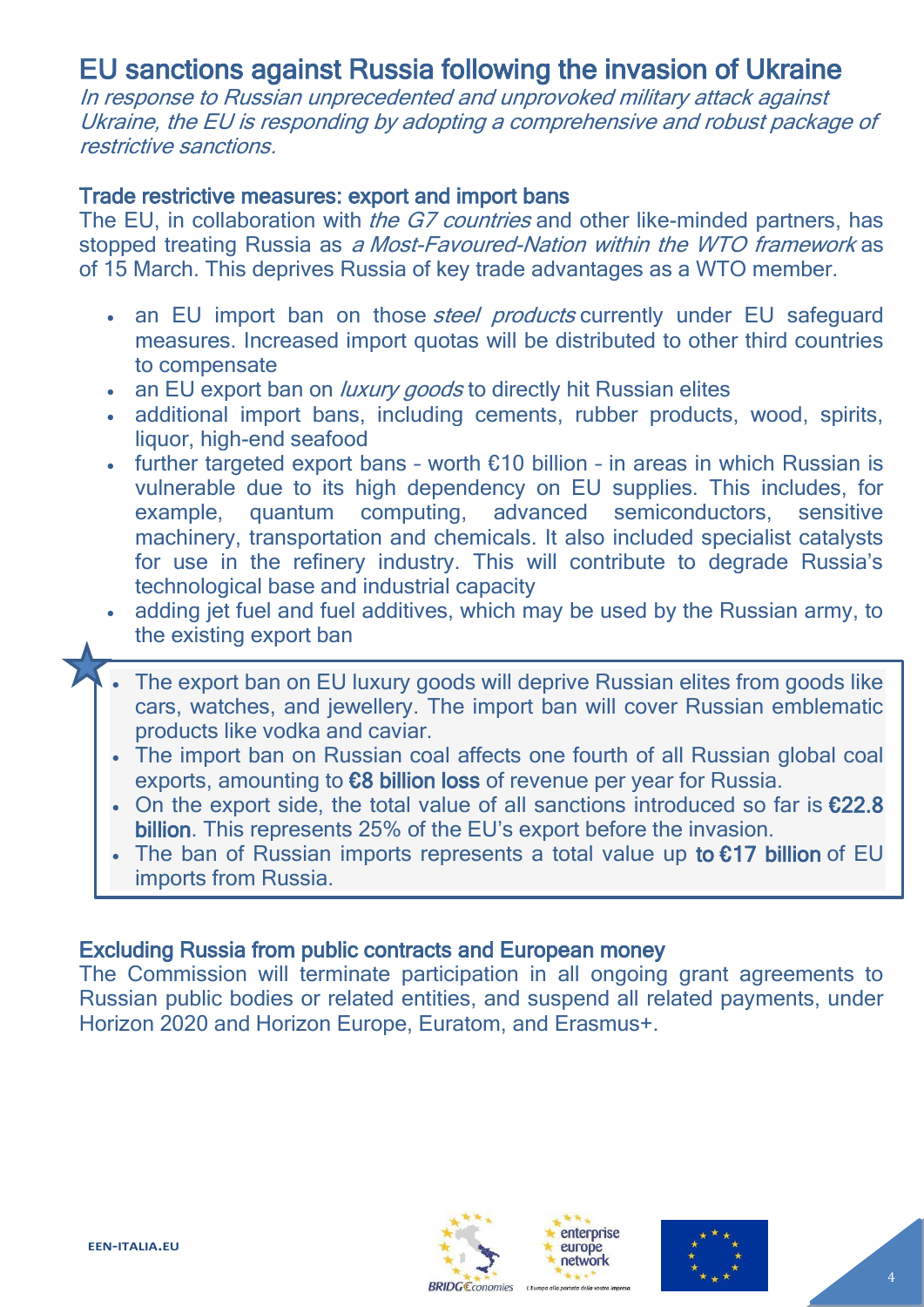#### Individual listings of people and entities:

Among those sanctioned are top political representatives, oligarchs, military personnel and propagandists.



Restrictive measures in respect of actions undermining or threatening the territorial integrity, sovereignty and independence of Ukraine now apply to: 1,158 individuals, (including over 30 oligarchs), 98 entities;

#### Financial and business service measures

EU is cutting Russia's access to capital markets of the EU, increasing borrowing costs for the sanctioned entities and gradually eroding Russia's industrial base

70% of the Russian banking system (in assets), government and key stateowned companies, will no longer be able to refinance in EU capital markets.

#### Energy sector

Banning exports of *[specific refining technologies](https://www.consilium.europa.eu/en/press/press-releases/2022/02/25/russia-s-military-aggression-against-ukraine-eu-imposes-sanctions-against-president-putin-and-foreign-minister-lavrov-and-adopts-wide-ranging-individual-and-economic-sanctions/)*, adding to the existing oil equipment ban from 2014, will make it harder and more costly for Russia to upgrade its oil refineries.

An import ban on all forms of Russian coal.

[A far-reaching ban on new investment](https://www.consilium.europa.eu/en/press/press-releases/2022/03/15/russia-s-military-aggression-against-ukraine-fourth-eu-package-of-sectoral-and-individual-measures/) across the Russian energy sector, with limited exceptions for civil nuclear energy and the transport of certain energy products back to the EU.

 $\overline{a}$ This covers 90% of our current oil imports from Russia.

#### Transport sector

**L**Three quarters of Russia's current commercial air fleet were built in the EU, the US and Canada. This means that Russia will not be able to maintain its fleet to international standards.

#### Dual-use goods and advanced technology items

[Sharpening existing export controls on dual-use goods](https://eur-lex.europa.eu/legal-content/EN/TXT/?uri=CELEX%3A32022R0328&qid=1647426657418) to target sensitive sectors in Russia's military industrial complex, and limiting Russia's access to crucial advanced technology

The sanctions will hit Russia's access to important technologies beyond dualuse goods and technologies and downgrade over time their technological capabilities



\*According to an official website of the European Union <https://bit.ly/3myHhMy>







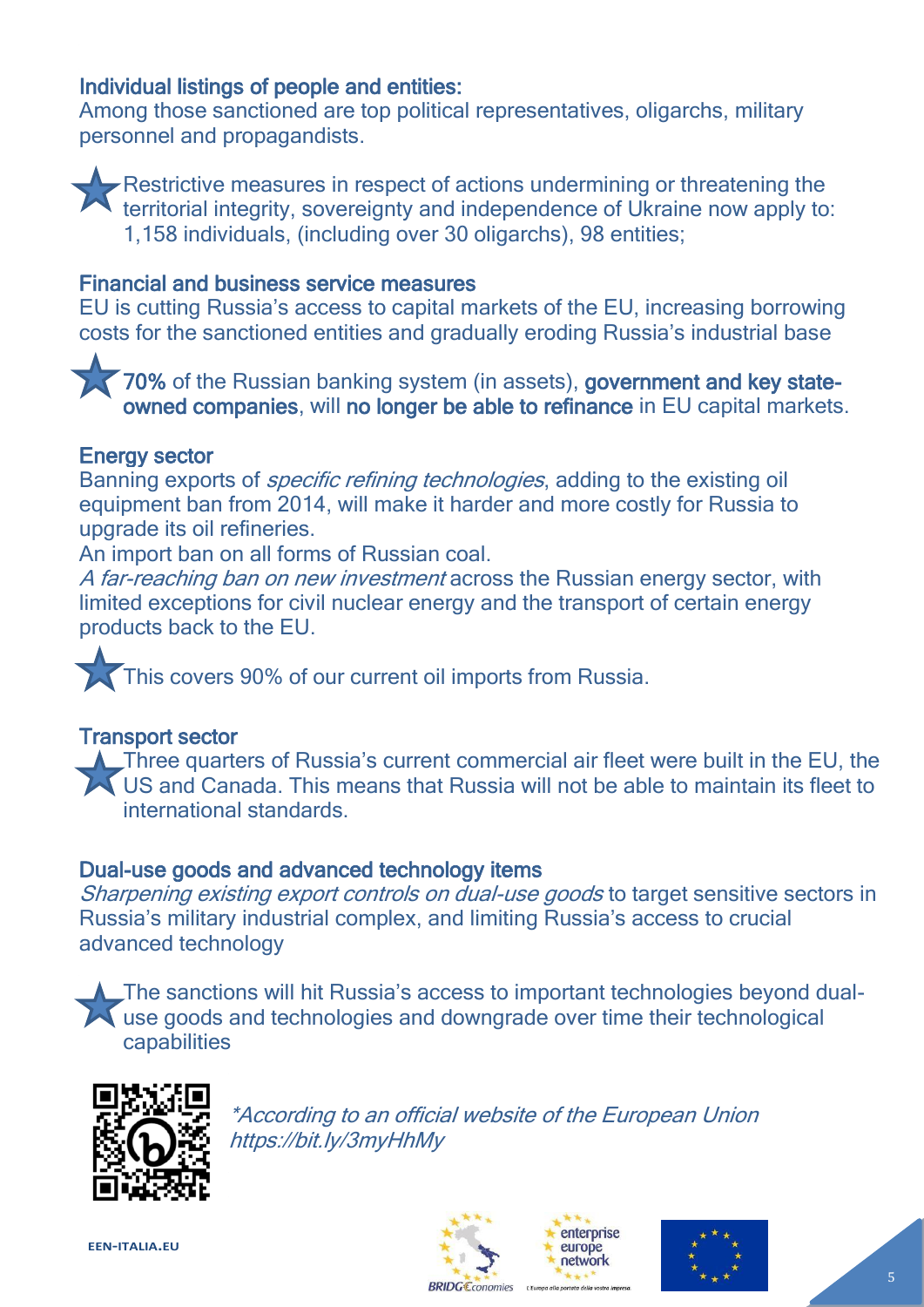# Ukrainian Exporters Catalogue

The free online service designed to establish direct business contacts between foreign companies and Ukrainian manufacturers/service providers.

IT community in Ukraine is resilient and is one of the fastest to adapt and resume work after the full-scale invasion by Russia.

Since the beginning of the war, 46% of ІТ-professionals relocated to more safe regions in Ukraine According to [IT Ukraine Association](https://www.linkedin.com/company/itukraine/) 2% of IT specialists in Ukraine joined the Armed Forces, 5% - in the cyber army and 85% are working fulltime in IT projects.

Thanks to strong clusters and communities, experience to adjust their work during Covid-19, stable internet connection, qualifications, and creativity, Ukrainian IT companies manage to deliver large-scale international projects on time.

In 2021 export of Ukrainian IT services increased by 36% to \$6.8 billion. Ukrainian IT has become an important part of the Ukrainian economy and is supporting the country during the war by paying taxes beforehand and donating to Ukrainian Armed Forces.

If you want to support Ukrainian IT companies and find a partner from Ukraine leave a request in the following form <https://lnkd.in/e6he5UXP>

[Entrepreneurship and Export Promotion Office \(Ukraine\)](https://www.linkedin.com/company/eepo-ukraine/) team is ready to promptly process your request and find a reliable partner for you.

If you have any questions or problems completing the form, please contact sourcing expert - Valentyna Liashenko [vliashenko@epo.org.ua.](mailto:vliashenko@epo.org.ua)

Please find below the actual requests from the Ukrainian IT specialists.





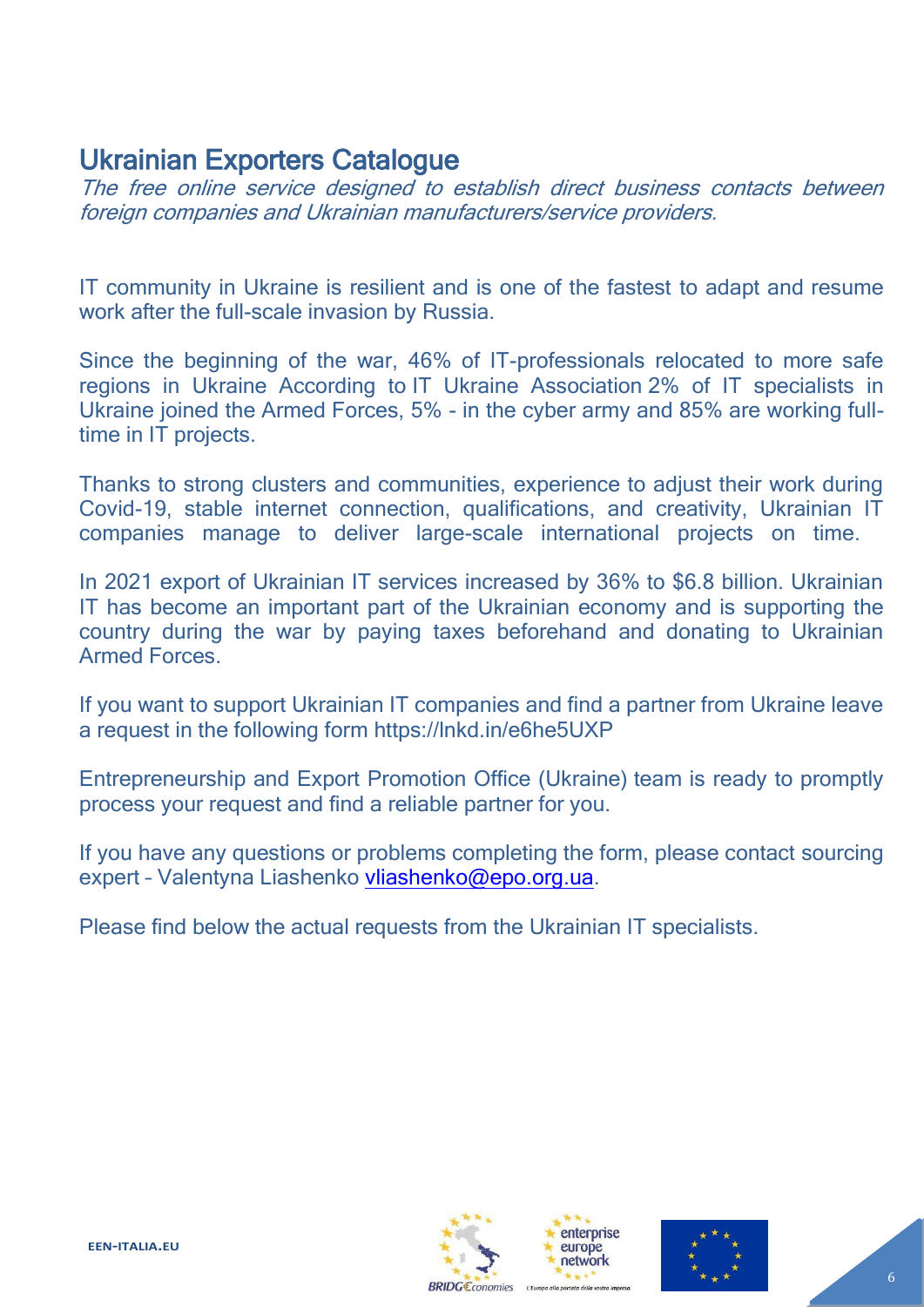# Please find below several actual requests from the Ukrainian IT companies available in Ukrainian Exporters Catalogue:

#### 1. Indeema Software, Inc

https://indeema.com/

Services: IT service company specializing in application development for connected devices and IoT solutions.

#### 2. iSKY.SOLUTIONSS

<https://isky.solutions/>

Services: business automation systems development

#### 3. Evergreen IT Development

https://evergreen.team/

Services: business solutions based on Artificial Intelligence, Chatbot development, Technical Support, DevOps support

#### 4. N-iX

#### n-ix.com

Services: N-iX is a European provider of software development outsourcing services with delivery centres in Eastern Europe and over 1,800 expert software developers. The company cooperates with technology businesses globally helping them to build successful engineering teams and create innovative software products.

#### 5. Geniusee

https://geniusee.com/

Services: software development services including:

- Mobile apps development
- Web platform development
- DevOps/infrastructure services UX/UI design Technology consulting services

#### 6. bvblogic

#### bvblogic.com

Services: development and implementation of the efficient IT solutions in six key domains: Agriculture, Logistics, and Transportation, eCommerce, eTickets, Retail and FMCG, Marketing and Advertising. [bvblogic] creates progressive software with the use of disruptive technologies and intellectual approaches of Data Science, Artificial Intelligence, Machine Learning, and Deep Learning. Using the innovations, we help our clients to become more innovative and to successfully achieve their goals.







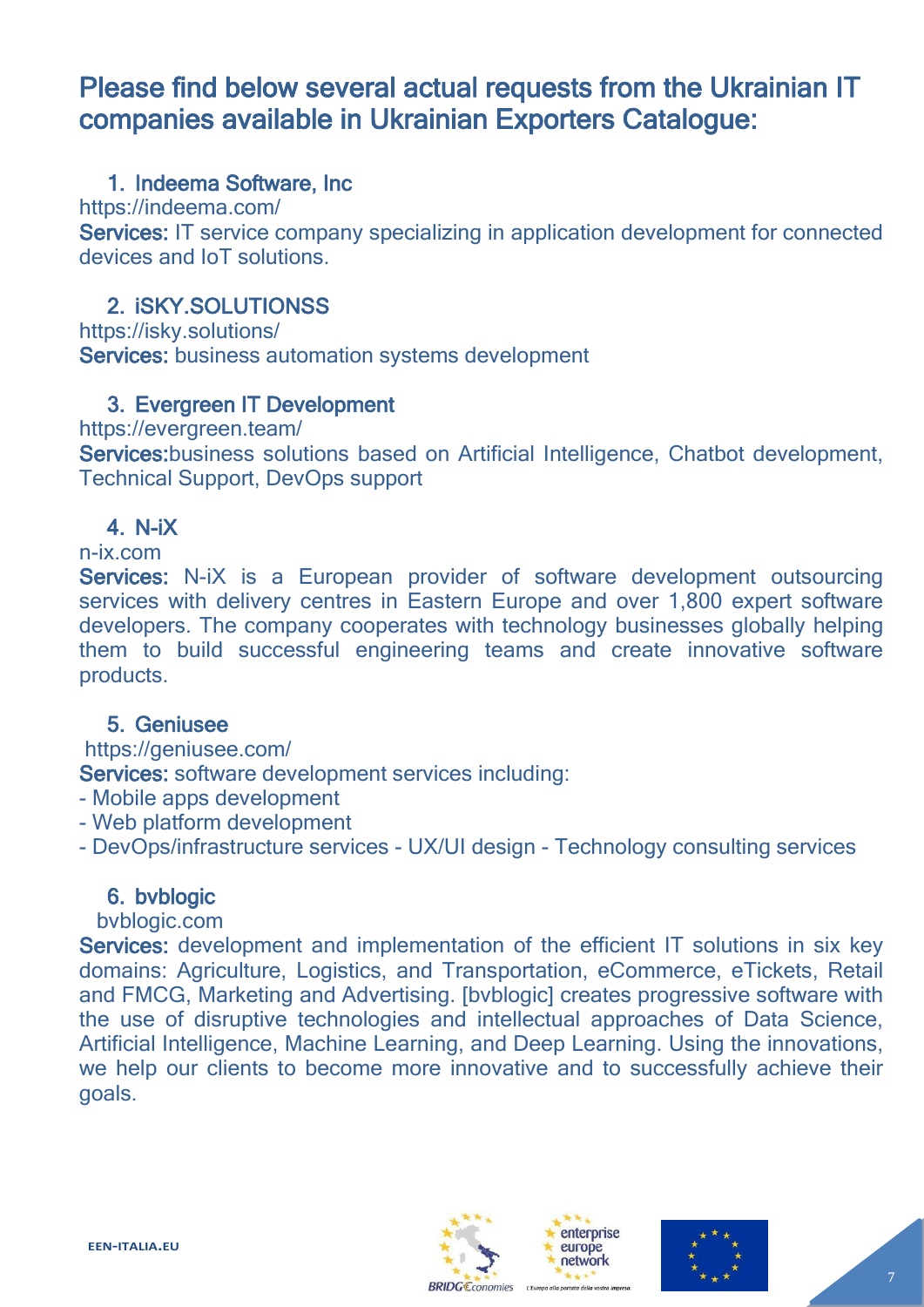### 7. ITSpace

#### https://itspace.company/en

Services: development of the individual CRM, ERP, and E-COMMERCE systems from scratch. The company uses current technologies: Vue.js, Nuxt.js, Laravel, Node.js, Mysql, Neo4j, Git, Jira, Html, Css, Jquery, JavaScript, Php, Ubuntu, Nginx and others.

#### 8. Smart Techno Lab

#### https://en.inni.tech/

Services: Video analytics software, such as face and car number recognition, cash terminals control, weight control, detections of empty shelves, people analysis for retailers, integration with Ajax, Satel, Uprox and others etc.

#### 9. ISSP - Information Systems Security Partners

#### [www.issp.com](http://www.issp.com/)

Services: ISSP is a cybersecurity solutions integrator and a managed security service provider that delivers bespoke end-to-end cybersecurity services globally. ISSP protects businesses from advanced cyber-attacks by providing 24x7 Cybersecurity Monitoring and Active Response Services, produced by own Security Operations Center (SOC) and powered by cutting edge Threat Intelligence and Cybersecurity Research of ISSP Labs. ISSP provides a mix of standardized product/service offerings and tailor-made solutions for specific markets, customer segments, and user needs including a wide range of one-time professional cybersecurity services (not limited to): Penetration Testing, Compromise Assessment, Source Code Review, Cybersecurity and Compliance Audits, Reverse Engineering, etc.

#### 10. MK-CONSULTING

#### www.consulting.mk

Services: the company is specialized in design of secure, highload architecture, infastracture and further DevOps support of IT applications and systems. The company also has teams of Backend Java and PHP developers, Frontend Vue and Angular, BAs. Projects implemented for different Ukrainian State Authorities, international and Ukrainian Funds, Banks, eHealth, other. In case if project needs extansions in teams and technologies that we do not have in house, we offer access to wide list of recommendations of our partner companies, with whom we have done multivendor projects and are sure in their competences. For the mentioned request we need details to provide offer conserning cybersecurity and skilled team of Python developers.

### Interested?

Please contact sourcing expert – Valentyna Liashenko [vliashenko@epo.org.ua.](mailto:vliashenko@epo.org.ua)





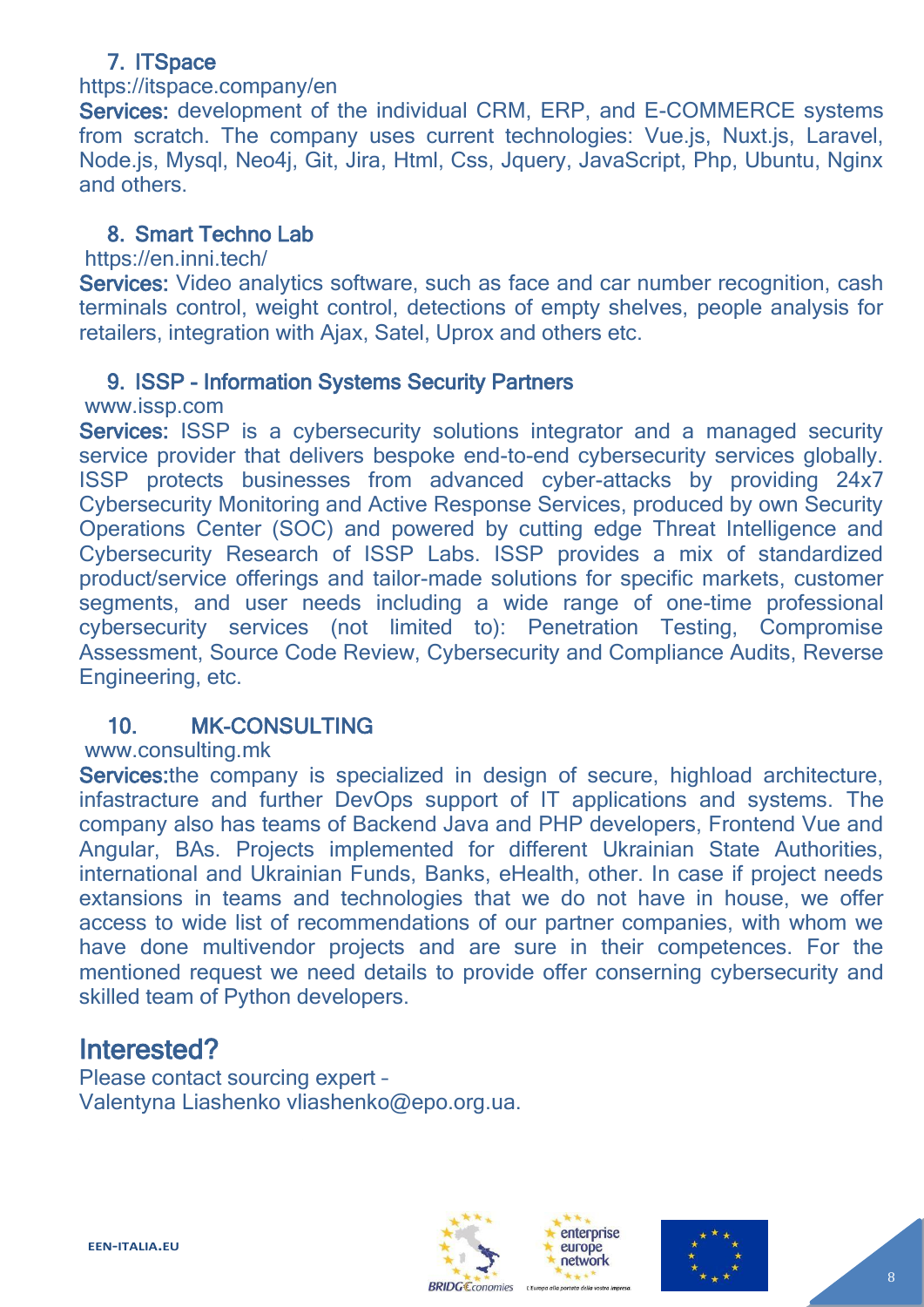# Published profiles of the Ukrainian companies in Enterprise Europe Network database

The following companies are published in the EEN database

#### BOUA20220503014

Ukrainian producer of popcorn with natural caramel is looking for distributor

#### Short summary:

The leading Ukrainian popcorn producer is looking for a distributor. The company's product range includes sweet and savory snacks such as popcorn coated with natural caramel (different tastes with peanuts, cinnamon and coconut, chocolate and milk chocolate), savory popcorn (cheese, butter, wasabi, salt flavors), caramelized and salted peanuts.

#### BOUA20220501003

Ukrainian company, specialising in the manufacture and sharpening of manicure tools and accessories, is looking for partner under the commercial agreement.

#### Short summary:

The Ukrainian company offers manicure and pedicure tools, manicure sets, combs, hair brushes, curlers and barber's accessories. The company is looking for partners all over the world who would be interested in distributing its products under the commercial agreement.

#### BOUA20220429002

A Ukrainian producer of disposable tableware is looking for manufacturing and distribution services agreements

#### Short summary:

The Ukrainian SME engaged in the production of the disposable tableware: glasses, plates, bags and accessories. The products are 100% eco-friendly and biodegradable. The company is looking to expand and distribute their products to other foreign countries under distribution services agreement. In addition, the company can sell directly or with the business partner's brand name on the product under the manufacturing agreement.







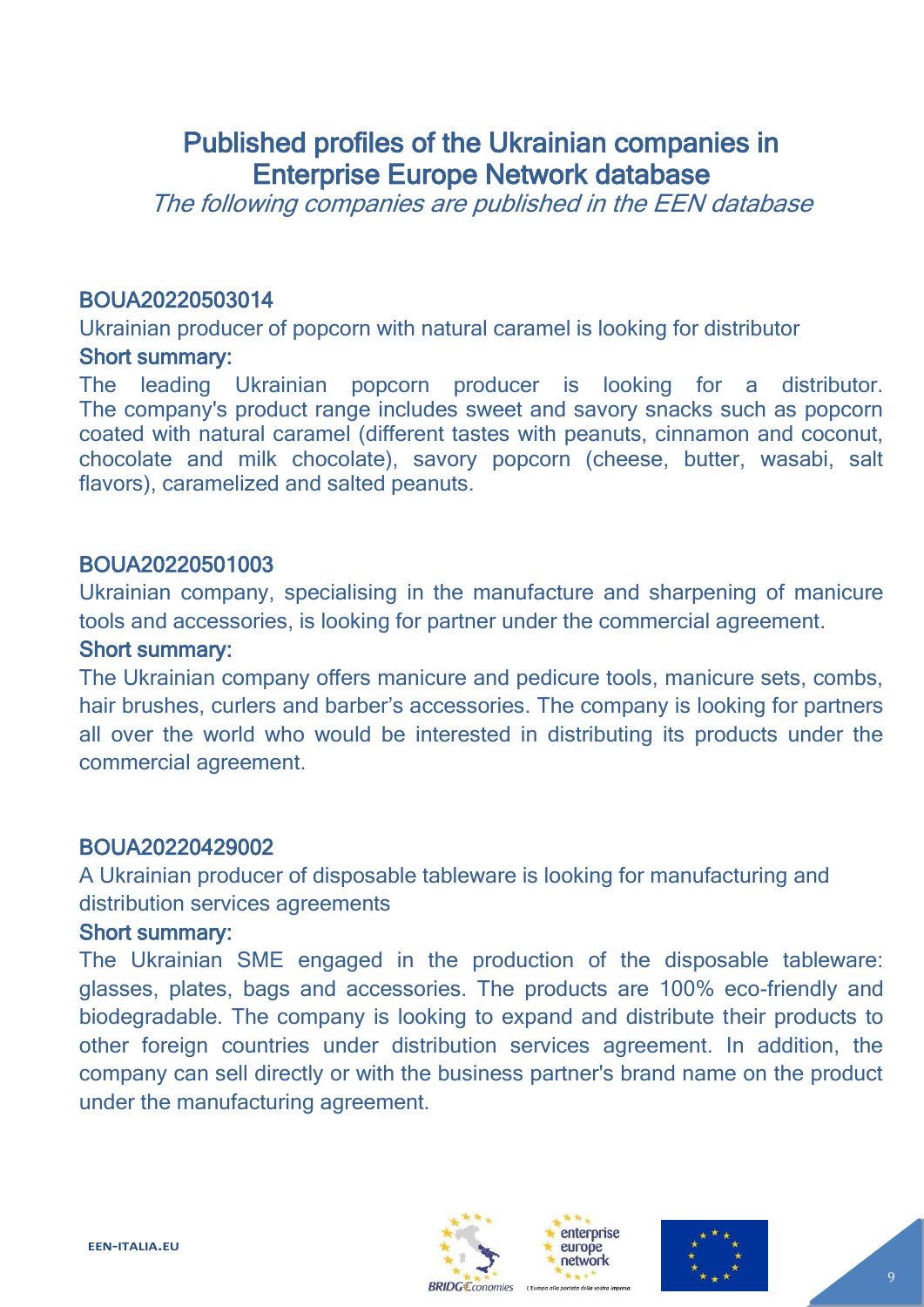#### BOUA20220428044

A Ukrainian company engaged in production of equipment for chopping branches is looking for partners abroad under distribution services agreement

#### Short summary:

The Ukrainian company is specialized in the production of branch shredders for processing wood waste into fuel for pyrolysis and solid fuel boilers, fireplaces, stoves. The company is searching for distribution services agreements.

#### BOUA20220428035

A Ukrainian producer of couplers for splicing reinforcement steel is offering its products under distribution agreement

#### Short summary:

A Ukrainian company from Odessa engaged in manufacturing of equipment and couplers for reinforcement steel of various nominal diameters, that are used for repairing and developing concrete structures in the construction sector is looking for distribution services agreement.

#### BOUA20220427038

A Ukrainian producer of screw piles is looking for partners to conclude subcontracting and distribution agreements

#### Short summary:

The Ukrainian company specializes in creating unique solutions for the quick and efficient construction of foundations for residential, administrative and commercial buildings: galvanized ground screws. The SME is looking for EU partners in the sector of building, distributors of ground screw piles and offers their products and services under distribution services agreement and subcontracting.

#### BOUA20220426014

Ukrainian manufacturer of agricultural equipment is looking for distributors and commercial agents

#### Short summary:

The Ukrainian SME has significant experience in the production and distribution of agronavigators and other agricultural equipment in the Ukrainian market. The company intends to enter foreign markets. For this reason, SME wants to establish long-term cooperation with foreign partners under distribution services or commercial agency agreements.





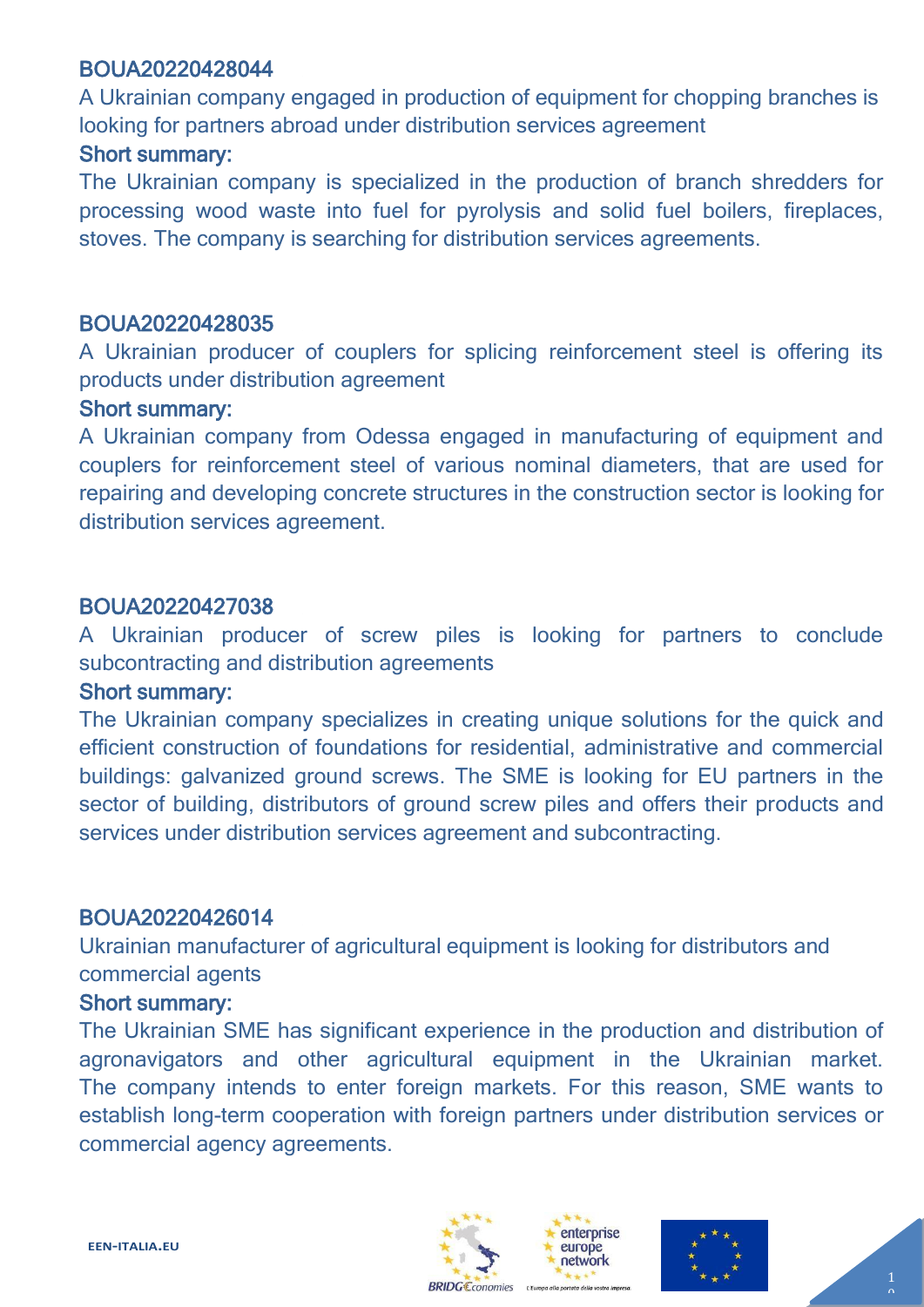#### BOUA20220425024

Ukrainian advanced robot developer seeks partners for commercial and investment agreements

#### Short summary:

The Ukrainian firm specialises in the development of advanced robots with remarkable characteristics such as mobility, agility, dexterity, and speed. The SME's world-class development teams take projects from concept to proof-ofconcept prototyping, build-test-build engineering, field testing, and low-rate production.

Under joint venture and financial agreements, the company is looking for partners.

#### BOUA20220422016

A Ukrainian producer of car roof racks and boxes is looking for distributors Short summary:

A Ukrainian manufacturing company, designing and producing standard and custom-made car roof racks, is looking for commercial partners to represent and assist in new market entry in Europe. The partners will work under distribution services agreements.

#### BOUA20220421028

A Ukrainian manufacturer of equipment for the production of cellular concrete is looking for a commercial agency agreements

#### Short summary:

The Ukrainian company specializes in the design and manufacturing of machinery for construction with a special purpose - for production of foam concrete for use in the building area, energy-saving foam concrete for industrial and housing construction. The company is looking to establish a commercial agency agreement.

#### BOUA20220417002

A Ukrainian company manufacturing luxurious upholstered furniture looking for new foreign distributors

#### Short summary:

A Ukrainian company manufactures luxurious upholstered furniture such as beds, sofas, chairs, poufs. Distribution services agreements are sought, in order to sell and promote its products in the EU countries.





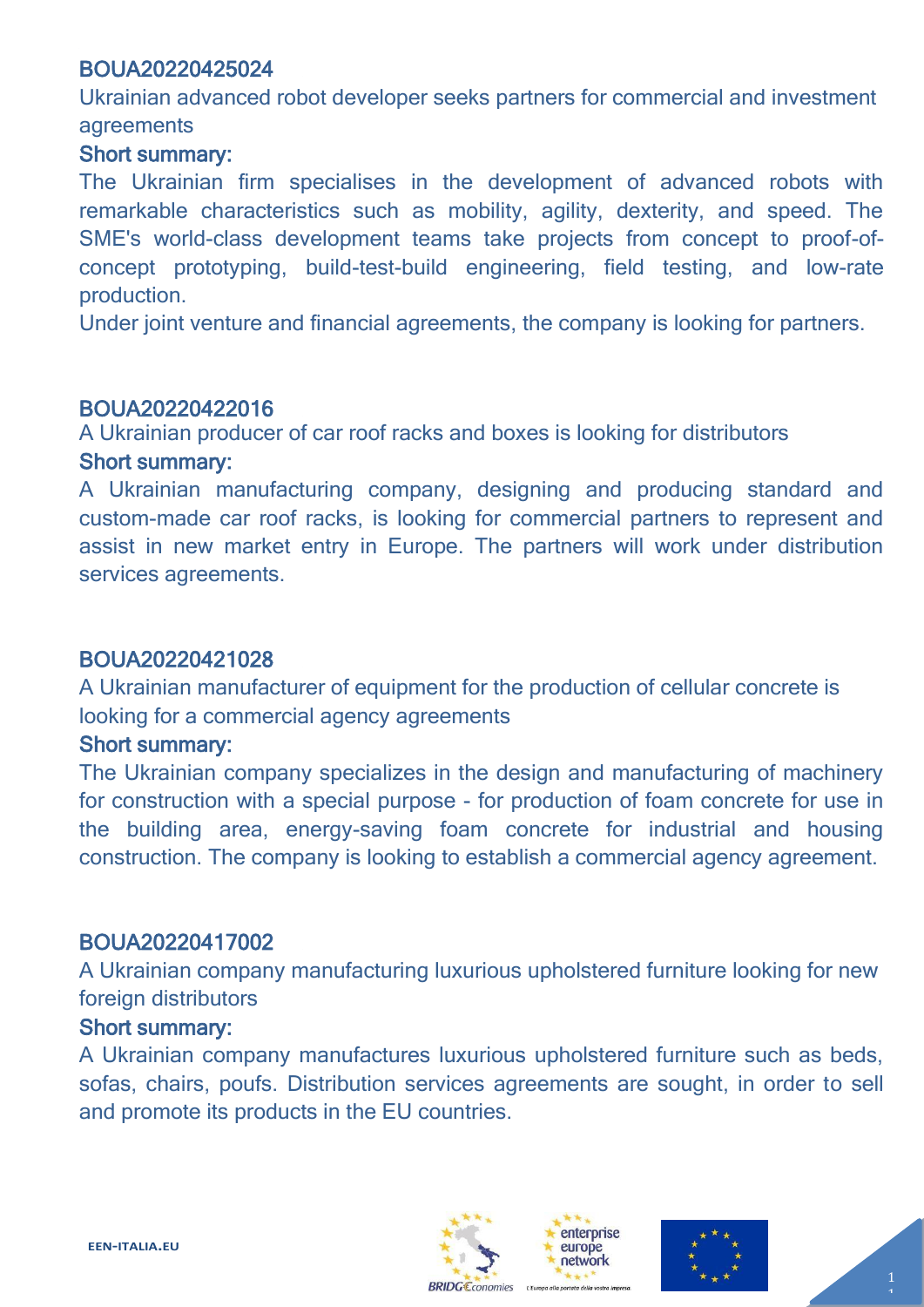#### BOUA20220415011

Ukrainian SME amber products manufacturer seeks distributors

#### Short summary:

A Ukrainian SME with 15 years of experience in the amber production offers its products such as finished goods - chess, ships, animal and bird figures etc., as well as blanks in the form of tiles, beads and balls. The company is looking for long-term cooperation with foreign partners on the basis of a distribution services agreement.

#### TOUA20220421024

Complex microbial preparation for increasing plant productivity based on nitrogenfixing and phosphate mobilizing bacteria

#### Short summary:

A Ukrainian R&D institute has developed a complex microbial preparation for plant productivity-increasing based on nitrogen-fixing and phosphate mobilizing bacteria. The preparation stimulates the growth and development of plants and protects against the influence of stress factors, phytopathogens and phytophages. The institute is interested in cooperation with enterprises that specialize in the production of microbial bio preparations via a commercial agreement with technical assistance.

#### TOUA20220420015

#### Bacillus probiotics for animal husbandry

#### Short summary:

A Ukrainian scientific institute offers probiotic, also effective as a feed additive. The basis of the preparation - two spore strains of bacteria of the genus Bacillus. The biopreparation exhibits antibacterial, antifungal, antioxidant and immunomodulatory activity, improves the digestibility of feed. The institute is interested in cooperation with enterprises that specialize in the production of microbial biopreparations. The partnership is possible on the basis of a license agreement.

### Interested to find reliable Ukrainian partner?

Please save the profile reference code and contact:

Cozzolino Marco m.cozzolino@si-impresa.na.camcom.it S.I. IMPRESA Azienda Speciale della CCIAA di Napoli [een.bridgeconomies.eu](http://een.bridgeconomies.eu/) [www.een-italia.eu](http://www.een-italia.eu/)







**EEN-ITALIA.EU**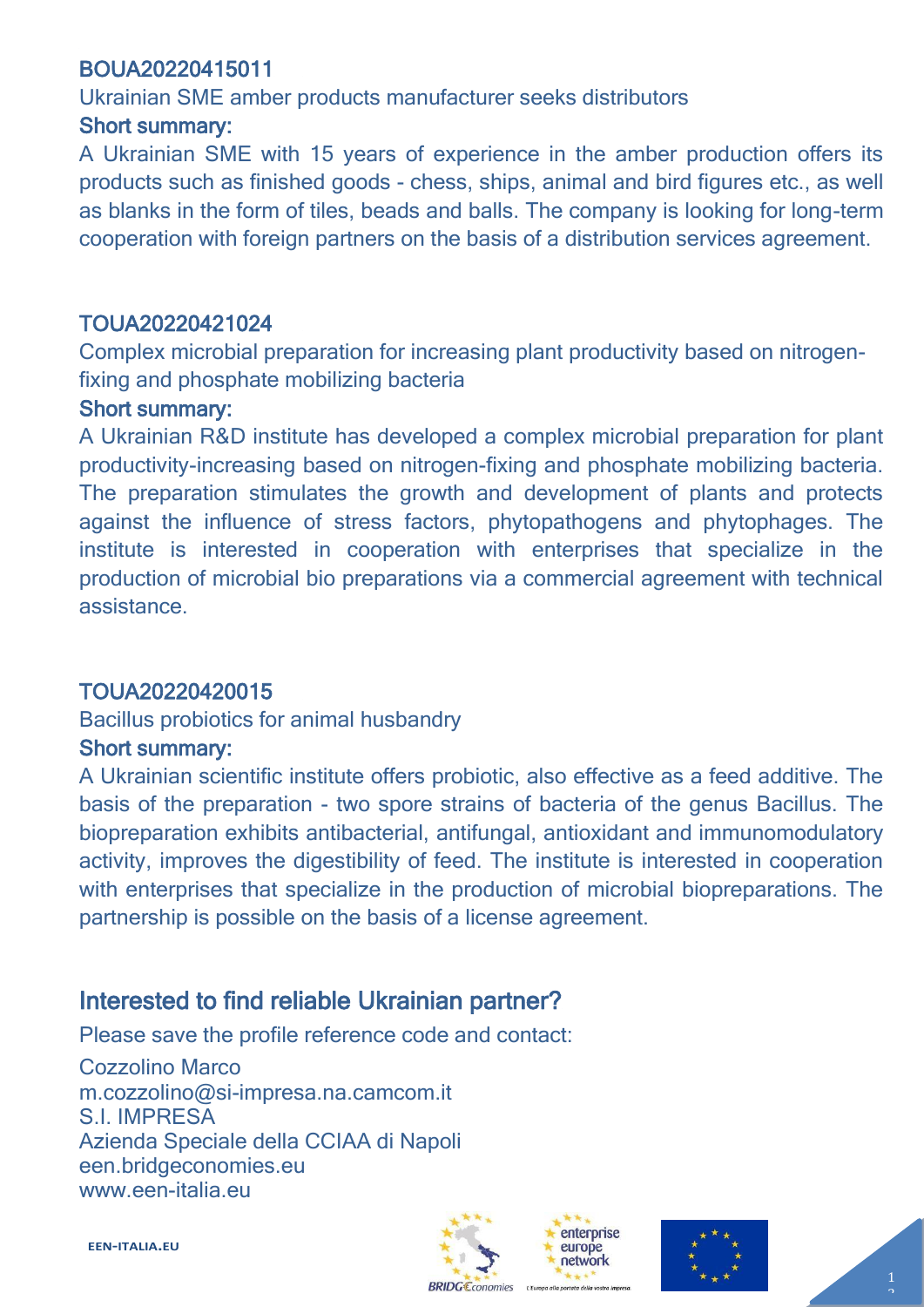# Save the date to meet Ukrainian companies

### Organic Export During the War



Date: 23 June 10:30 - 14:00 Format: online conference

About this event:

Despite the military action and threats, Ukraine continues to make a significant contribution to global food security – the sowing campaign 2022 is underway, alternative logistics routes are being developed to supply Ukrainian agricultural products

abroad and the European Commission has abolished tariffs and quotas on Ukrainian exports, as well as suspended additional official controls on organic products originating from Ukraine applied in 2015-2021.

The development of the organic market remains one of the priorities of Ukraine's agricultural policy.

Therefore, we invite representatives of the organic sector, foreign partners and international buyers to join the online event «Organic Export During the War» with the participation of the Ukrainian Government representatives, local and international experts, business representatives. At the event you will receive the latest information about:

- Sowing campaign 2022 during martial law: current state and harvest forecasts.
- Overview of the organic sector of Ukraine and capacities of Ukrainian organic exporters.
- Government support programs.
- Ukrainian organic export prospects and sourcing opportunities of the State Institution «Entrepreneurship and Export Promotion Office».
- Ukrainian Government`s work on alternative logistics routes for organic export.

Organic certification and standards in Ukraine.





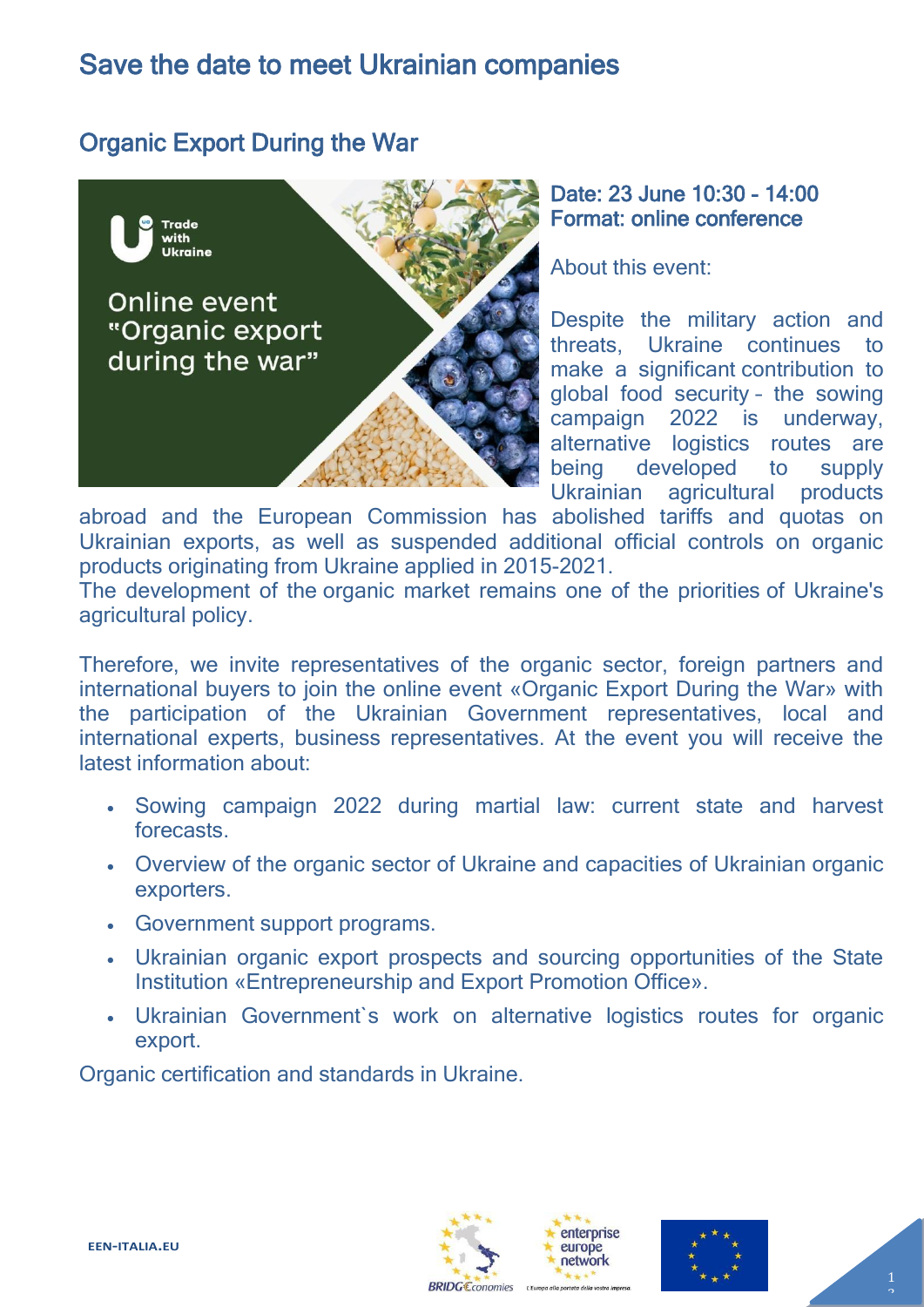Success stories of cooperation between Ukrainian organic producers and international buyers in recent months.

#### Why Ukraine?

One of the leading organic suppliers in the world Most fertile soil in Europe: 33% of the world's black soil is in Ukraine Hiqh quality: tasty products of superb quality confirmed by the EU and other organic certification Ready for business: Ukrainian exporters are trusted partners for already more than 230 companies from Europe, North America and Asia Competitively priced: one of the most cost-efficient sourcing in Europe

#### Contact:

Please do not hesitate to contact us if you have any questions about the event or would like to arrange a meeting with leading Ukrainian organic exporters:

Natalia Babanina, Project Manager State Institution «Entrepreneurship and Export Promotion Office» - nbabanina@epo.org.ua

More information and registration form via link below or QR code:

<https://bit.ly/3N69Soa>





**"**Cooperate with Ukraine: fashion and textile" Data: 07 July 2022 Type: will be selected 6

Ukrainian Fashion producers for organizing Fashion session "Ukrainian Day" in Torino (offline) Link:<https://bit.ly/3xnyToc>